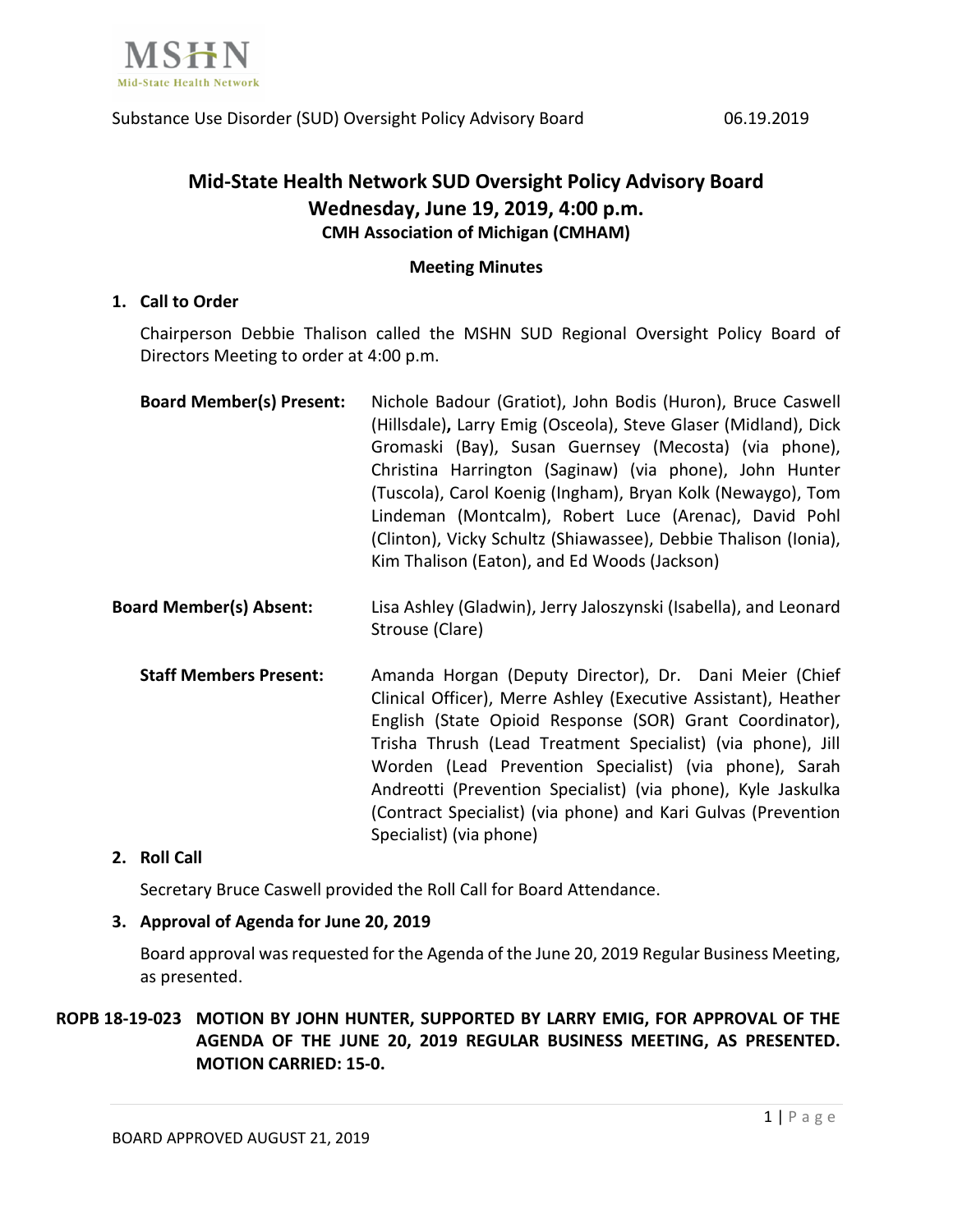

#### Substance Use Disorder (SUD) Oversight Policy Advisory Board 06.19.2019

# **4. Approval of Minutes from the April 17, 2019 Regular Business Meeting** Board approval was requested for the draft meeting minutes of the April 17, 2019 Regular Business Meeting, as presented.

# **ROPB 18-19-024 MOTION BY DICK GROMASKI, SUPPORTED BY JOHN BODIS, FOR APPROVAL OF THE MINUTES OF THE APRIL 17, 2019, ORGANIZATIONAL MEETING, AS PRESENTED. MOTION CARRIED: 15-0.**

#### **5. Public Comment**

There was no public comment.

Ms. Carol Koenig arrived at 4:05 p.m.

# **6. Board Chair Report**

Chairperson Thalison acknowledged the meeting was her first as Chair and thanked the board for the opportunity to serve in that capacity. Reference was made to the following:

- A. **Disclosure Forms**: Those who received correspondence in advance of the meeting and hardcopy forms in their folders should complete and submit the documentation as requested.
- B. **FY20 Board Meeting Schedule:** Discussion occurred to support the continued meeting dates/time for developing the FY20 Board Meeting Calendar that will be presented for approval at the August 2019 SUD Oversight Policy Board Meeting**.**

#### **7. Deputy Director Report**

Ms. Amanda Horgan provided information and overview of materials included in board meeting packets on the following topics:

- FY2019 PA2 Funding and Expenditures by County
- FY2019 PA2 Use of Funds by County and Provider, as of April 30, 2019
- FY19 SUD Financial Summary Report, as of April 30, 2019

Ms. Nichole Badour Arrived at 4:13 PM

Ms. Susan Guernsey Joined the Meeting via Teleconference at 4:15 PM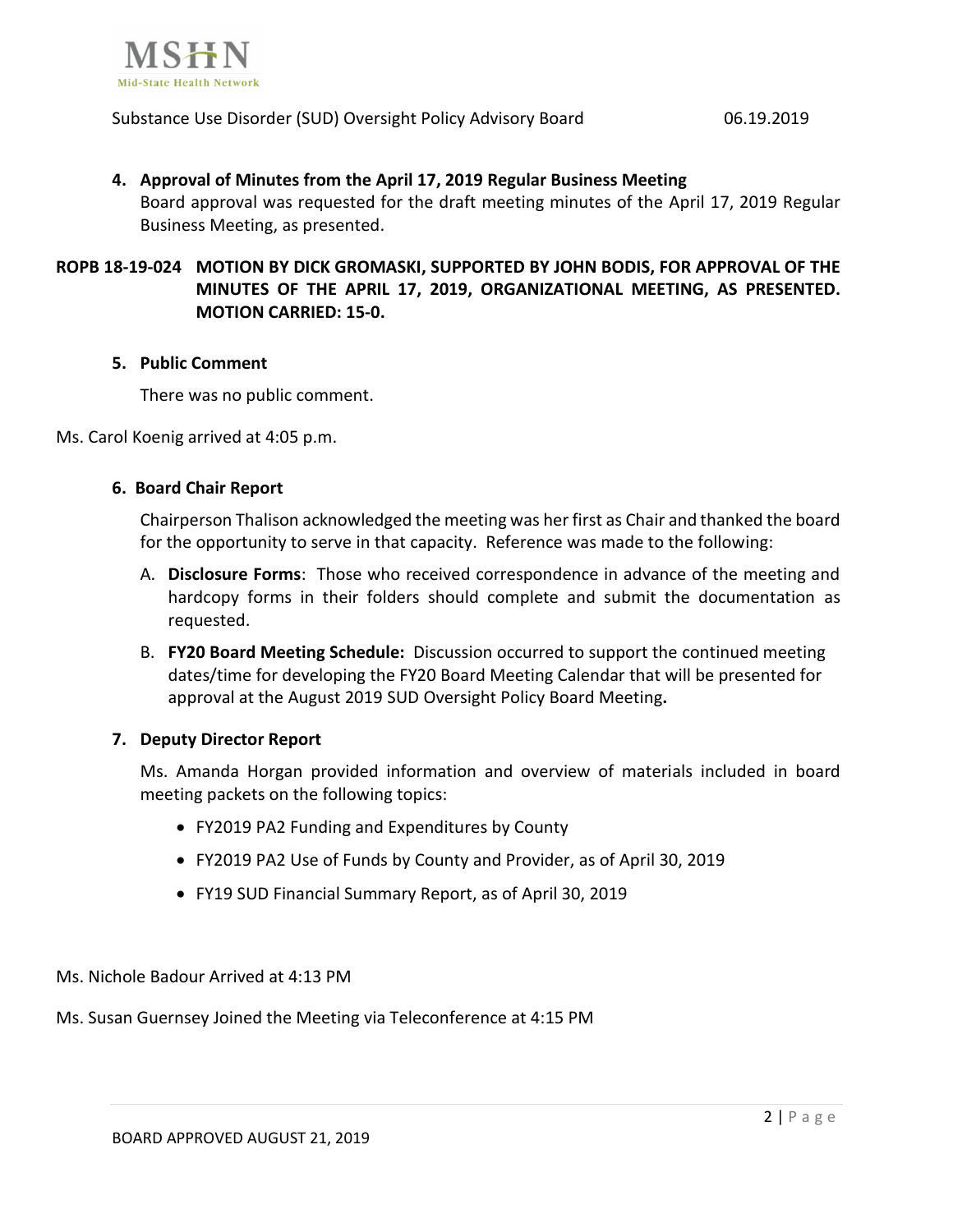

# Substance Use Disorder (SUD) Oversight Policy Advisory Board 06.19.2019

# **8. Operating Update**

Dr. Dani Meier provided updates and information on the following:

- FY19 2<sup>nd</sup> Quarter Report
	- o County-specific Treatment and Prevention quarterly reports provided in hardcopy within respective member folders. Those participating via phone will receive electronic copy following the meeting.
- SUD Operational Update
	- o Prevention and Treatment Team activities, to include:
		- Annual Plan Process
		- GAIN (Global Appraisal of Individual Needs) standardized assessment trainings for the region's providers
	- $\circ$  Review of submissions of the Request for Proposal (RFP) for Withdrawal Management and Residential Providers
	- o SOR (State Opioid Response) Grant Mobile Care Unit; negotiations ongoing with providers who submitted proposals around staffing the unit
	- $\circ$  Gambling Disorder in Region 5: Data showing the co-occurrence of SUD and gambling within the region is lower than the national average. Youth appear to be at a higher risk; to address, the clinical team is looking at evidence-based ways for outreach and prevention activities for fiscal year 2020.
	- o Project ASSERT: Grant funding to provide Peer Support Specialists in emergency rooms is expanding in multiple counties of the region.

#### **9. FY19 Substance Use Disorder (SUD) Public Act 2 (PA2) Requests/Contract listing**

Ms. Horgan referenced and provided an overview of the contract listing provided within board meeting packets.

# **ROBP 18-19-025 MOTION BY ROBERT LUCE, SUPPORTED BY BRUCE CASWELL, TO APPROVE THE FY19 SUD CONTRACT LISTING, AS PRESENTED. MOTION CARRIED: 18-0.**

#### **10. Other Business**

• **Presentation/Board Development:** *Public Health in the Midst of the Opioid Epidemic: Syringe Access and Naloxone*; presented by Steve Alsum (Executive Director of The Red Project)

Dr. Meier reported availability/distribution of Naloxone (NARCAN) and syringe services are important factors in preventing overdose and disease as well as getting individuals engaged in